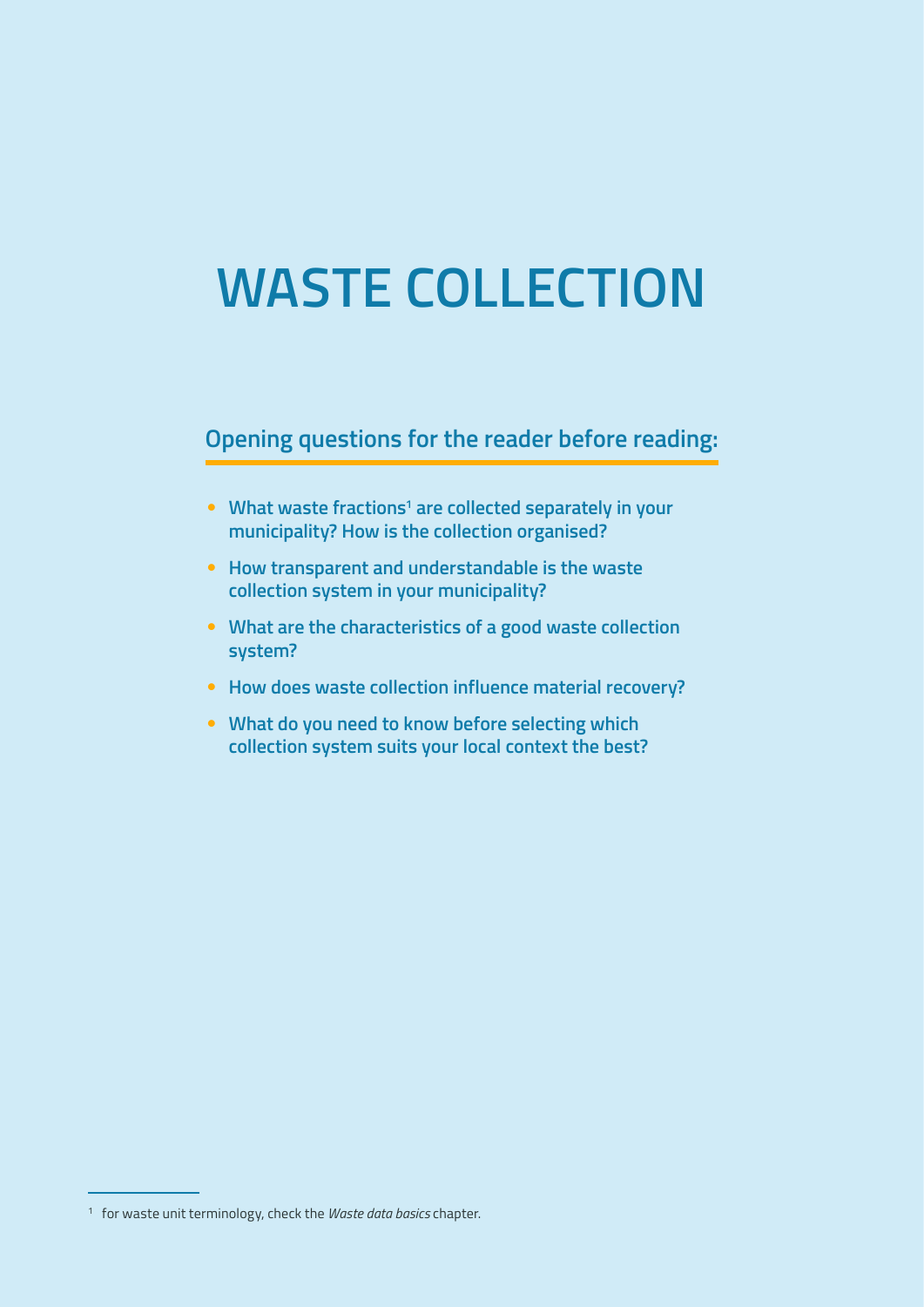**Waste collection** is a generic name for a series of activities on how waste from the location of its generation flows to the treatment or disposal facility. It includes:

- 
- **1.** The gathering of waste, including the preliminary sorting and preliminary storage and
- **2.** Mechanical processing of waste for the purposes of transport without changing the composition and nature of the waste.

# **Let's start with an exercise.**

Design a waste collection system for scenario 1 or 2 (select one). Do not yet read the chapter to the end, try to see what you can come up with on your own. Just do the brainstorming!

What would you suggest and why?

# **Scenario 1**

- The municipality has 200,000 inhabitants. The population density is 4200 pers/km<sup>2</sup>.
- 70% are high-rise block houses, 30% are private houses with gardens in the suburbs.
- The total waste per capita per year is 550 kg, which includes a lot of waste coming from local cafes and restaurants.
- The average income of local residents is below that of the EU. Most residents' income comes from the tourism and hospitality sectors.
- Challenge of the language diversity: 5 different languages are spoken by residents.
- The municipality partners with the local private waste management company which is responsible for implementing the waste and separate collection systems.
- Currently there is a 35% separate collection rate in the municipality:
	- Glass, paper and cardboard, plastic bottles and metals by drop-off system
	- No separate collection of organics
- Waste transports to a distant incineration plant, which holds a contract for 6 more years.
- There is one public recycling centre for hazardous, bulky, and garden waste, which is 10 km outside of the town with low participation rates of around 5-10%.
- Residents pay a flat base rate of tax to the municipality regardless of the amount of waste they produce or recycle.
- The municipality is interested in introducing a Pay-As-You-Throw scheme to offer fair price.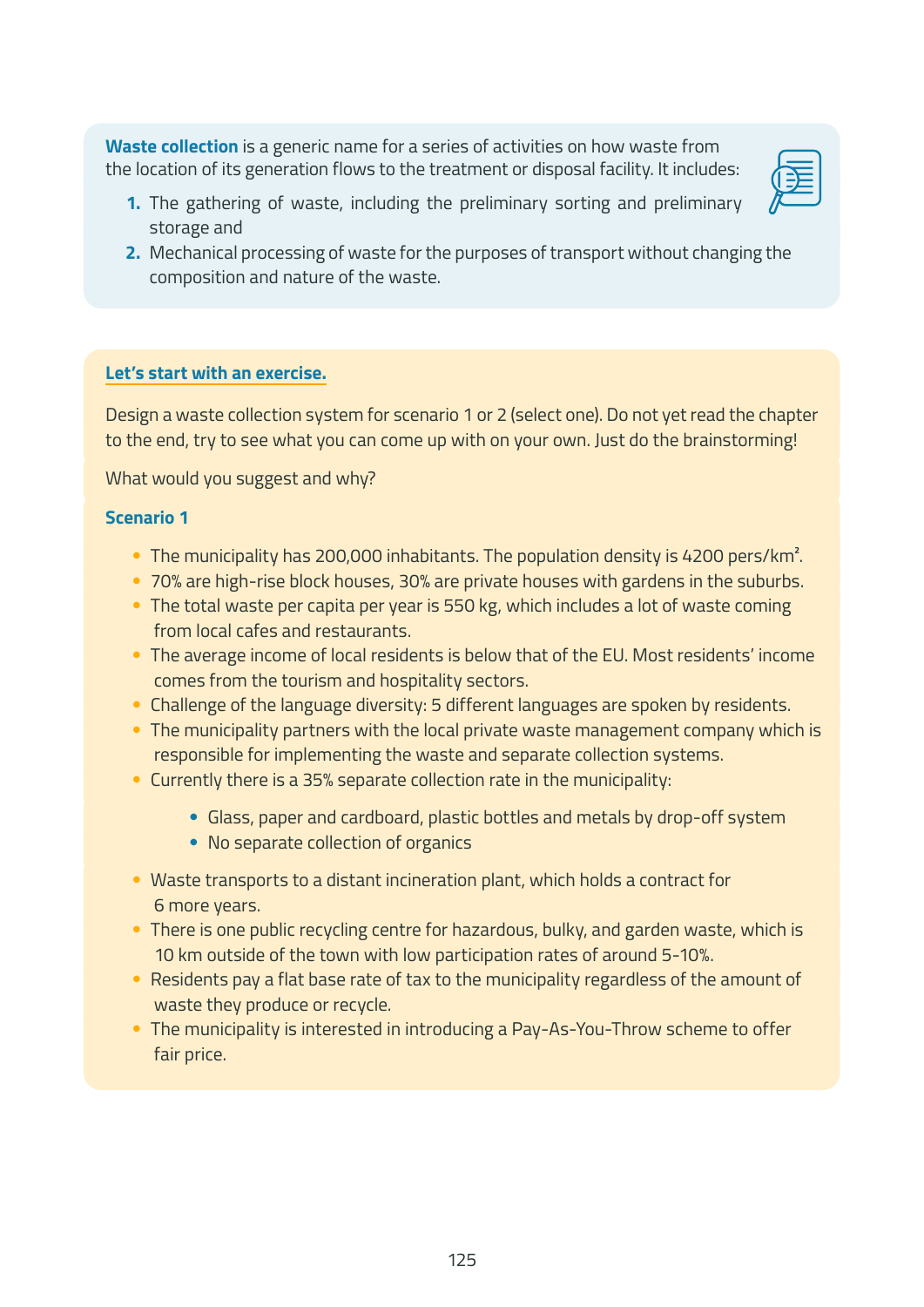#### **Scenario 2**

- The regional government consists of 4 small municipalities of 2,000-3,000 inhabitants each with 10-15 km distance between them. The population density is 820 pers/km<sup>2</sup>.
- There are no high-rise buildings. 100% are private houses with access to a garden.
- Total waste per capita per year is 350 kg.
- The average income of local residents is above that of the EU.
- 3,000 people of additional workforce commute to the region daily and weekly from neighbouring foreign countries.
- The regional government has a contract with a private waste management company to perform all municipality-driven decisions.
- There is some separate collection for mixed recyclables. No biowaste is collected.
- Mixed restwaste is disposed of in a landfill with a gate fee of 200 euros/ton.
- There is no central drop off location for hazardous and bulky waste; the service is available only on demand twice a year.
- Currently, residents pay a fixed rate for mixed waste and 50% less for recyclables.

#### **What are the key factors about waste collection that you take into account? What kind of waste streams/materials do you plan to collect? Why so? How would you justify or explain your choices for the waste collection set up?**

After making your plan, continue reading the chapter and see if it gives you further ideas.

#### Waste collection is an **organisational step:**

Between those who generate waste and those who run the waste management system. In typical contexts, collection of municipal solid waste (MSW) is organised and managed by local municipalities. Proper collection avoids uncontrolled dumping and littering. The alternative option is that collection of MSW is organised by local municipalities, but work is done by private companies, based on public procurement.

Waste collection is a **technical step:**

Between the place where waste is generated and the place where waste is treated. Collection technology determines which treatment technologies may be feasible in the further processing of the waste. Waste collection often accounts for  $\frac{2}{3}$  of all the cost involved in waste management and therefore has to be cost-effective and optimised.

There are many technical and organisational issues to consider when designing a waste collection system:

- Containers for the waste and recyclables,
- Collection vehicles,
- Collection frequency,
- Collection routes,
- The fee scheme for citizens and businesses.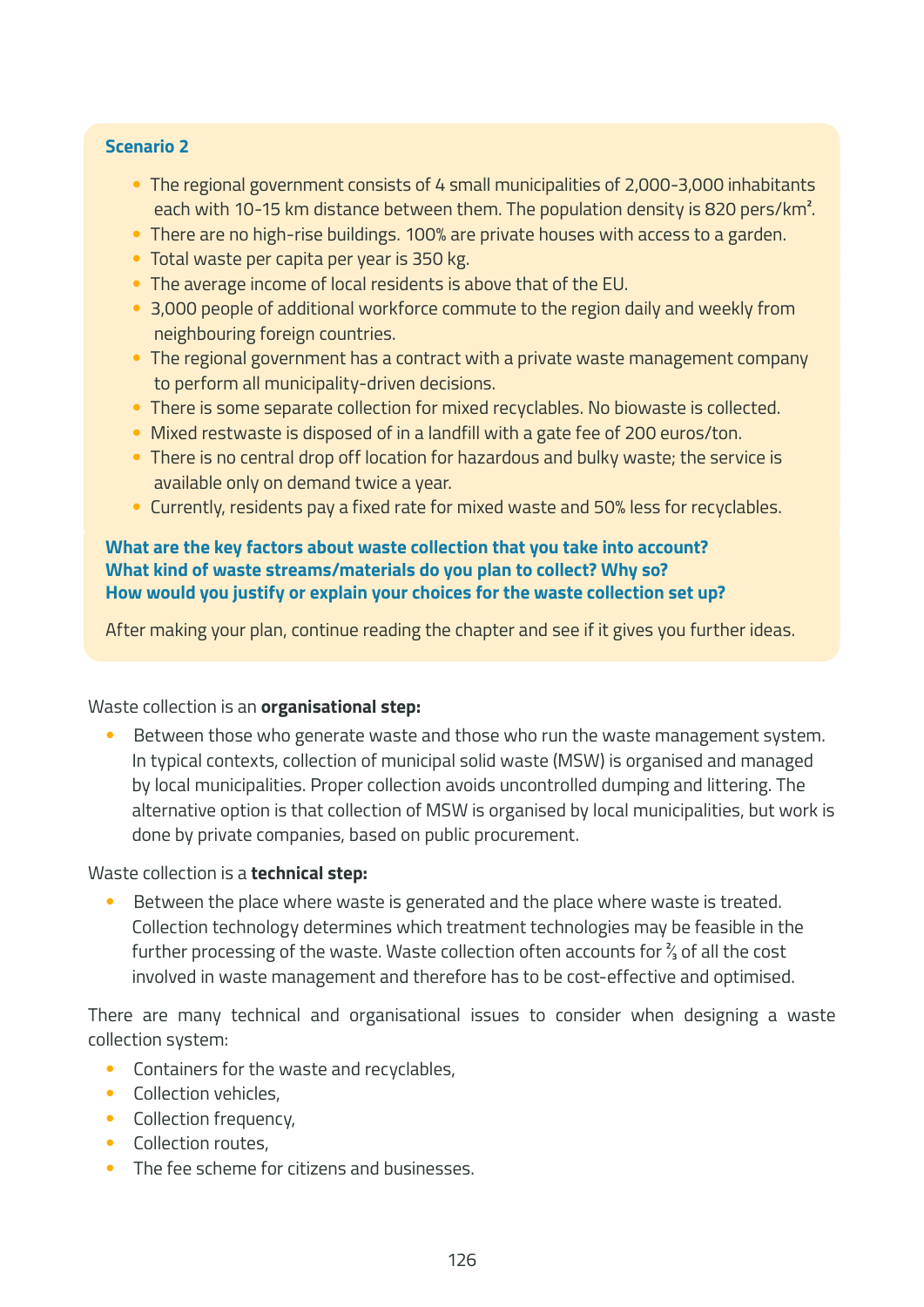Whatever you suggest, you have to **communicate it to citizens** because proper communication is essential.

Collection and transport of waste is the most important part of the waste management system for many reasons which we'll discuss in this chapter.

# **COLLECTION SYSTEM LOGISTICS**

Separate collection is the cornerstone of high-quality recycling.



It is important to decide how the residents give source-separated recyclables to the waste company. It can be organised in a way that they **bring** it to the designated recycling spot (recycling centre) or the waste company **takes** it from each doorstep where waste was generated (door-todoor or kerbside/curbside system).

**Door-to-door collection** is proven to be the most effective model for those wanting to have better quality of materials, but is more expensive initially to arrange and run. Kerbside (door-to-door) collections are common in many countries such as Italy, Germany, Austria, Belgium. Collection is commonly weekly or bi-weekly. When you separate key recyclables, including, most importantly, the organics as these are the most fermentable and therefore require more frequent collection rounds, you can reduce the frequency of residual waste collection to once a fortnight, given it will include mostly lightweight packaging.

In the most intensive kerbside schemes, such as in Italy, a capture rate<sup>2</sup> of 80-100 kg/capita per year of just food waste is commonly achieved, equating to a participation rate of around 80%, with less than 5% impurities (waste other than organic). The capture rate with public bins (bring-system) is typically lower than for kerbside collection, around 20-50 kg/capita per year, and impurities are considerably higher, reaching averages of 10-15% in many cases.

<sup>&</sup>lt;sup>2</sup> Capture rate is the % of the recyclables captured from separate collection. It is calculated by dividing the weight of recyclable material collected for recycling by the weight of all recyclables in the waste stream.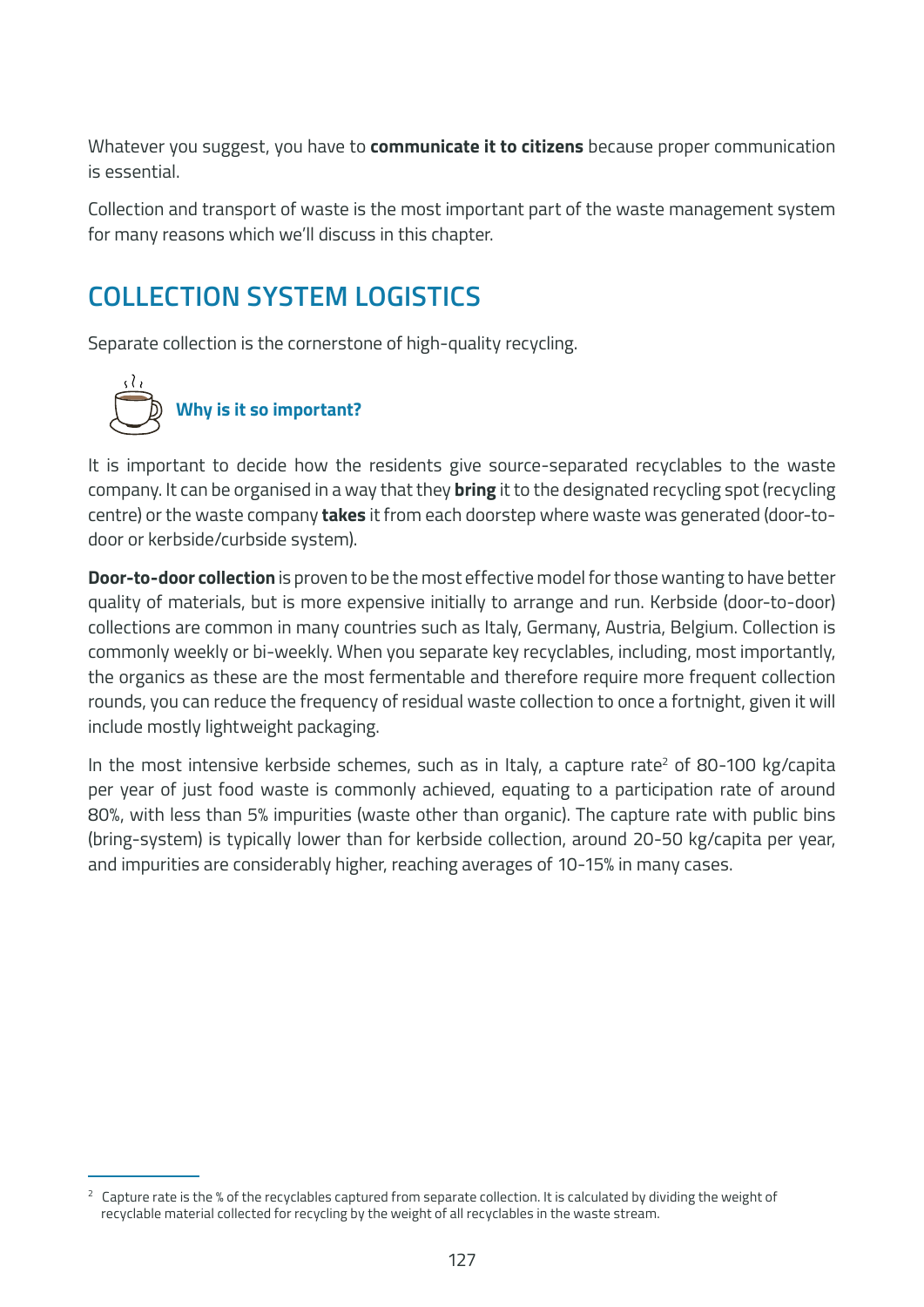#### **Examples of kerbside schemes**



Collection days and frequencies vary across the world. In hot cimates collection is organised more often, above all for organics and residual waste.

The colours of the containers for different waste streams may vary grom country to country.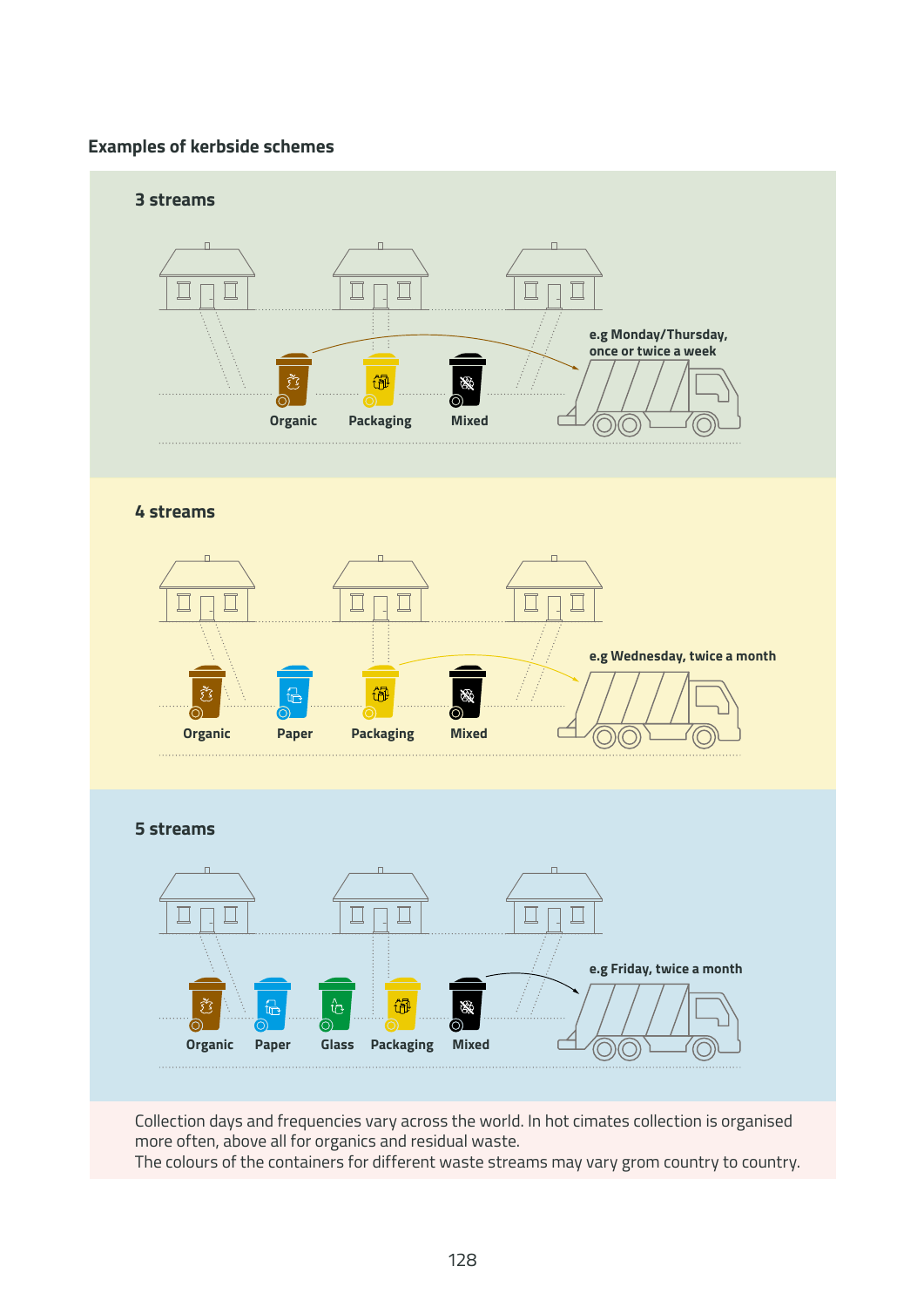Bring-systems (where people have to bring their waste to dedicated points) rely on sparsely placed waste bins or recycling centres. They are anonymous; therefore, the quality of materials is lower.

In developing countries, the informal collection system offers a living for many waste pickers, however, it is preferred to incorporate them into some kind of official network to protect their health and rights. One example of such [local community cooperative](https://letsdoitfoundation.org/2022/03/14/waste-story-from-tanzania-visiting-a-material-recovery-facility/) can be found in Tanzania.

# **Waste fractions and streams**

# **Separate collection of waste**

The activity where waste is kept separately by type and nature to facilitate further handling. The decision on how to separate waste and into which fractions, is a matter of local legislation.



The list of waste fractions which are source-separated could include:

- **Waste paper.** Usually newsprint, office paper and paper packages are collected together, including corrugated cardboard.
- **Mixed packages.** In some countries soft plastic and hard plastic are collected separately, often referred to as PMD (Plastics, Metals and Drinking containers) given their similar characteristics and ease of sorting.
- **Glass bottles.** In some countries glass is separated according to colours: transparent, green, brown; but in some countries mixed colours are collected and later sorted by sensor-sorting system.
- **Organic waste.** The main objective would be receiving food waste from households. Food waste should be collected at least once a week due to its fermentability and smell.
- **Others.** PET bottles without deposit, batteries, textiles, shoes, cooking oil and many other site-specific fractions are collected as well.

# **Why do you think these waste fractions are collected separately most commonly? Why, for example, would metals not be collected separately?**

Bins are marked by colour to simplify collection. Unfortunately, no uniform EU-wise colour coding exists. However, there are some [initiatives](https://www.sverigesorterar.se/in-other-languages/) for standardising colour coding.

# An example:

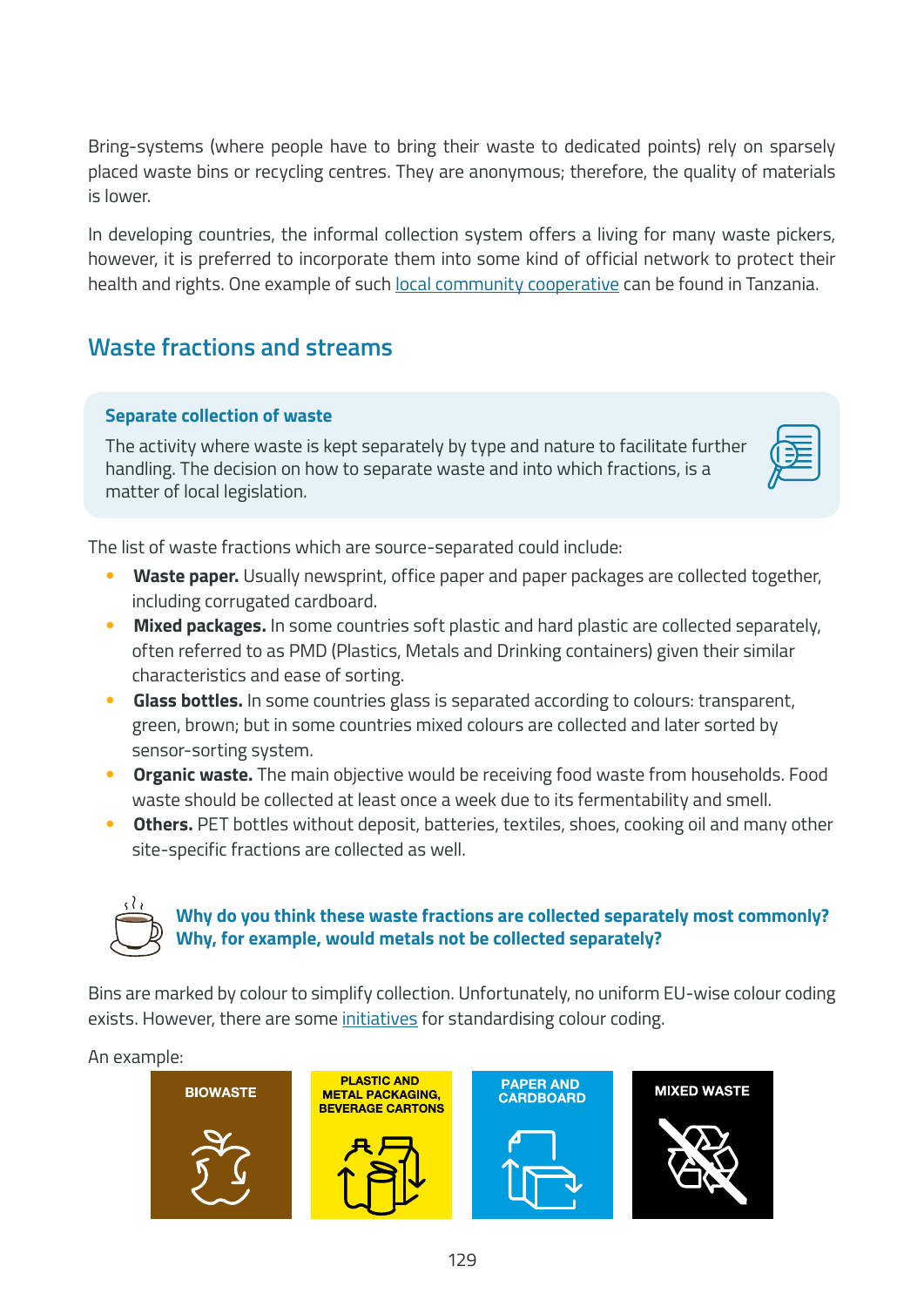

# **Why would it be good to have the same colour coding for all waste fractions everywhere? Why do you think it isn't so already?**

Organic or biowaste is the sum of two fractions of biodegradable waste:

- Park and garden waste (green waste), and
- Household kitchen waste (food waste).

The main output of the recycling of biowaste is a stabilised and sanitised organic material. Depending on the recycling process, the material can be digestate (anaerobic process) or compost (aerobic process), which are both excellent soil improvers. Although many countries claim to collect biowaste, they organise only the separate collection of green waste and do not provide any solution for citizens' food waste.

This will change: kitchen waste has to be collected separately in the EU no later than from 1st January 2024. The composition of collected biowaste relates to cultural and social factors. In areas with single-family houses, green waste is often the main fraction found in the waste bins – particularly in spring and autumn – whereas in regions with many high-rise apartment buildings, food waste is the main fraction throughout the year. This has to be taken into account when designing the collection system.

Centralised 'brown bin' collection of organics may also be replaced or combined by community composting and home composting. This helps save municipal costs with less collection needed whilst also connecting households with a more natural-based solution for managing their food scraps.



# **Collection frequency**

# **What is the frequency of waste collection, what should be the schedule?**

Collection frequency is usually higher in hot climates and lower in cold climates. Where food waste is collected more frequently, both acceptance of the system and participation are usually high, since nuisance odours are avoided. Food waste has to be collected even if the container is not full, given the odours it produces. Whereas glass, packaging, paper and residual waste can all be collected less frequently as they can sit in a bin for a long period of time with no big negative effects.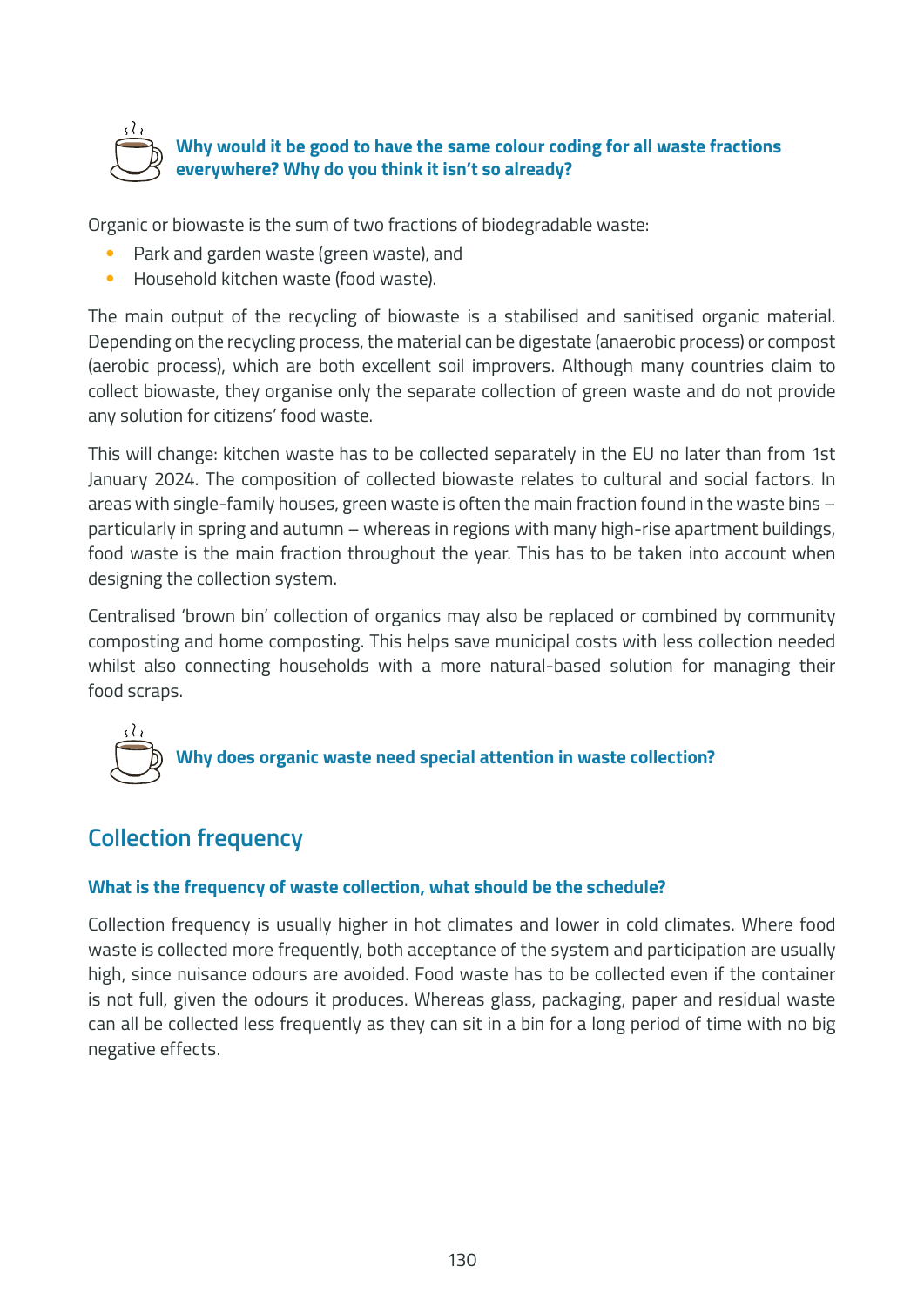# **The fee system**

# **What are the costs of waste collection for the citizens?**

The fee system is important to foster participation in the separate collection schemes. **A Pay-As-You-Throw (PAYT)<sup>3</sup> fee includes a fixed part (preferably 60-75%) covering the costs of collection** and a variable part rewarding good separation, and preventing and penalising the generation of poorly separated waste. Other flexible fees can be applied through bag purchases (bags with municipality logos or stickers, indicating which waste is collected) or the purchase of differently sized bins (one bin for each type of waste). PAYT schemes should incentivise lower residual waste generation, often achieved by better sorting but also importantly via less consumption of waste.



# **A simplified image on Pay-As-You-Throw (PAYT) system:**

# **Bins and containers**

# **What does it matter what kind of containers do we have?**

The way waste is stored tries to find a compromise between being cheap and nice for waste owners whilst also offering reduced workload for waste collectors, helping optimise collection rounds:

• **Manually handled receptacles.** Paper or plastic sacks and plastic or metal bins offer flexibility in collection waste at the source. They are manually handled and carried to the collection vehicle. A problem with bags is the vulnerability to sharp items. Spilled waste from broken bags creates littering but sharp objects may also injure workers.

<sup>&</sup>lt;sup>3</sup> More info from: [Pay-as-you-throw](https://greenbestpractice.jrc.ec.europa.eu/node/7), European Commission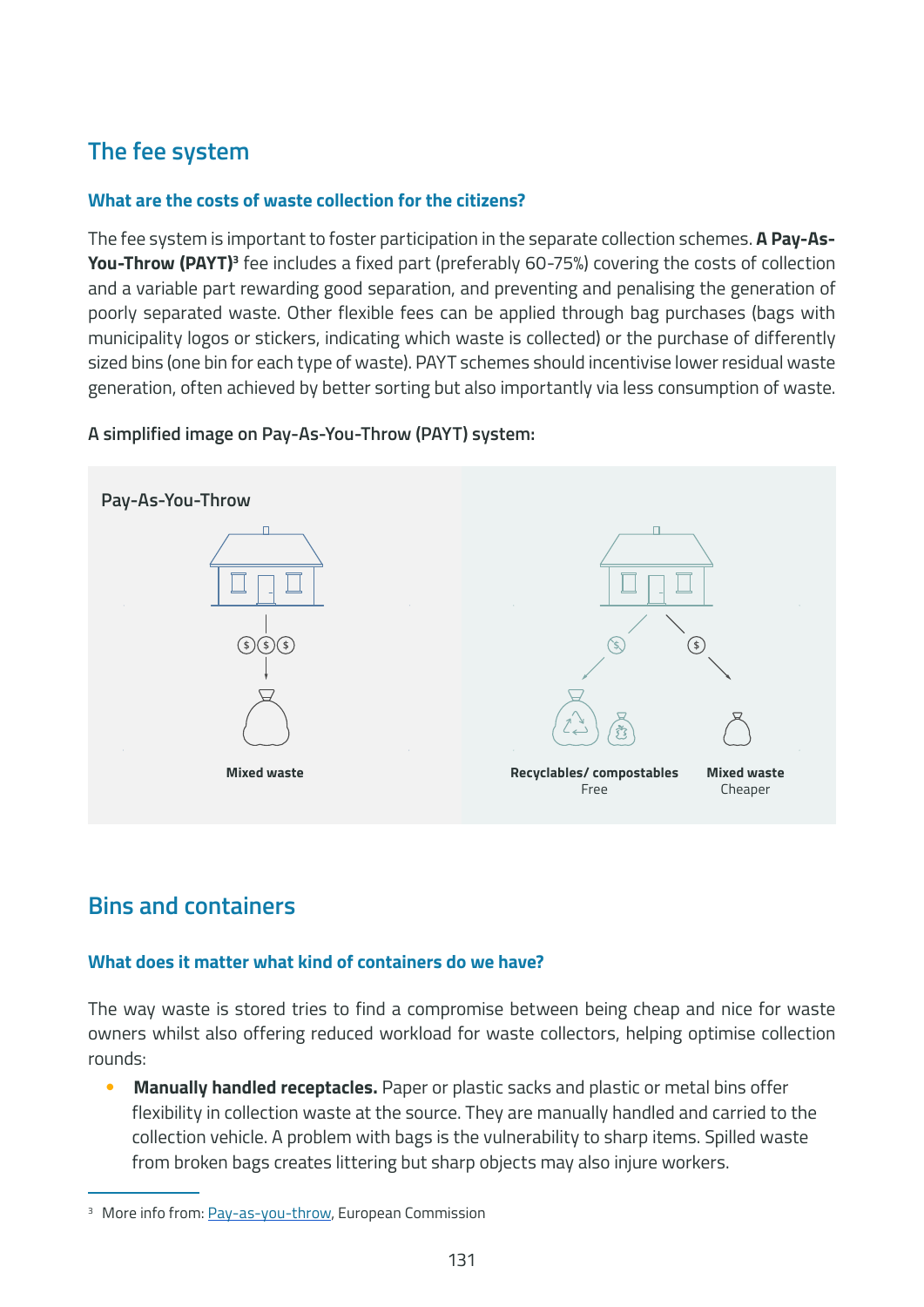- **Containers.** Plastic wheeled bins were taken into use to increase workers productivity and reduce workload because wheeled bins are easier compared to no-wheeled metal bins. Wheeled plastic bins are used worldwide, not only for residential waste but also for commercial, light industrial waste as well as source-separated materials. In Europe, standards exist for both two- and four-wheels bins.
- Large containers. Larger containers have a volume of 1,5-12 m<sup>3</sup>. They are emptied into a collection vehicle on-site; or transported individually to the treatment or disposal facility, and back.
- **Underground receptacles.** In cities with narrow streets, it is difficult to find space for bins. Cities try to overcome this problem by placing waste containers in underground pits. These are emptied by a small crane. Underground automated waste conveying systems along with robotic sorting systems will become typical in highly developed and densely populated areas.
- **Plastic bag instead of bin.** Sometimes there is no space for bins, or bins just turn out to be too expensive. Alternative would be collecting waste in plastic bags. If waste is light then picking a bag is faster than rolling a bin.

Containers may have personalised electronic locker systems. Dedicated electronic keys or cards are measures, which intend to reduce and prevent contamination with other materials; or prevent using the container by non-residents of the particular area. The last one is a question of funding the collection, which is often from local taxpayers' money.

# **WASTE TRANSPORT**

# **Waste transport**

The shipment of waste from the place of origin to the place of destination. It also includes the loading and unloading of waste into the collection truck.



If the transportation distance is long then waste may be loaded into larger trucks in transfer stations. A transporter of waste does not become the owner of the waste if its only task is to convey the waste shipment to the point of destination, unless otherwise agreed by the contract. The proximity between the collection round and the destination of the waste is an important factor to consider when designing a collection system, as this can have a big impact on GhG emissions.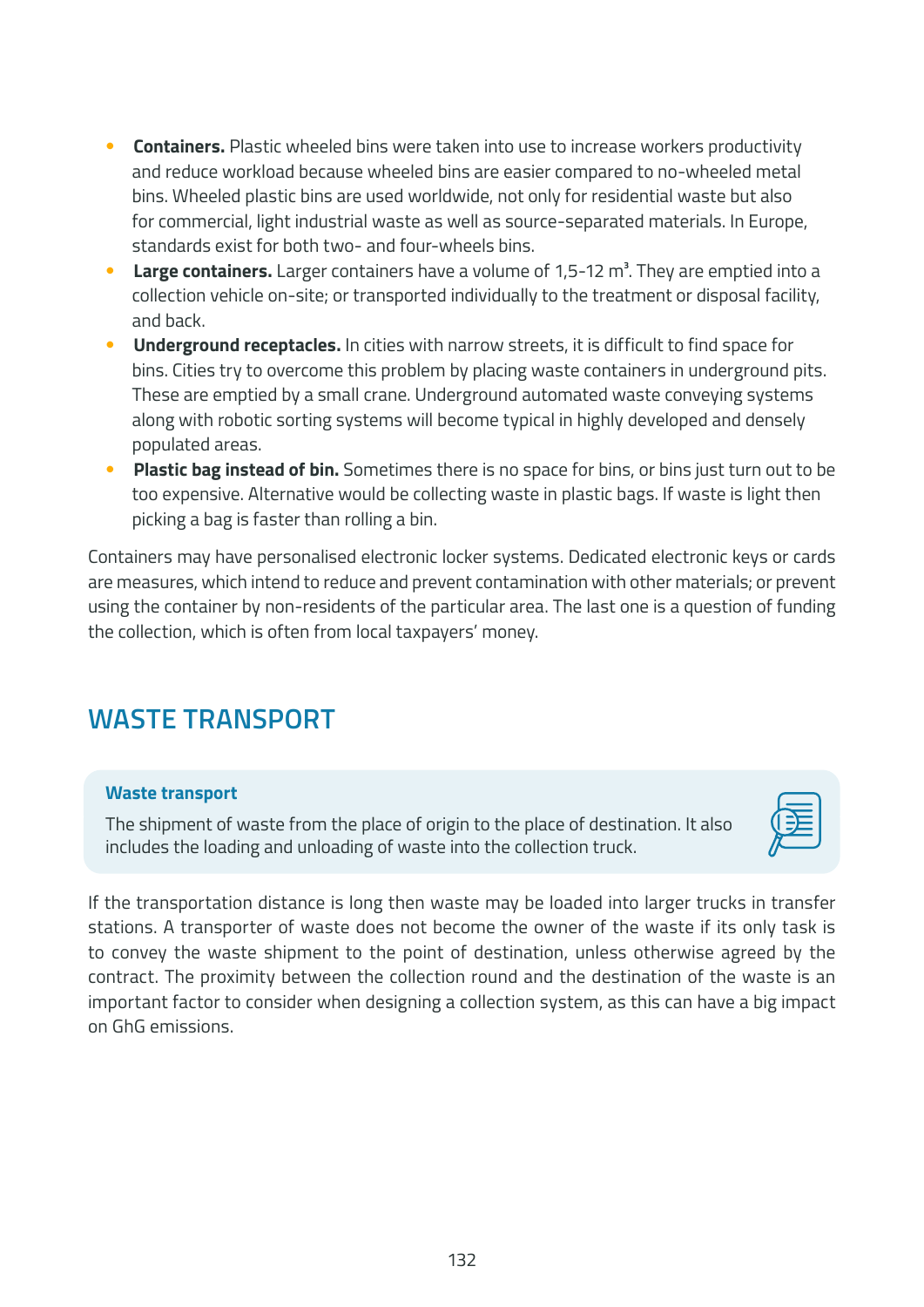# **Waste collection vehicles**

Transportation of waste is expensive. One would suggest optimising it by offering service with bigger and heavier trucks, however, it is limited to how much waste a collection truck may legally contain. EU Directives limit the truck weight to trucks, [one example](https://eur-lex.europa.eu/legal-content/EN/TXT/PDF/?uri=CELEX:32015L0719&from=LV). It has become important to compact the waste thus reducing the air-filled space and increasing the specific weight.

The trucks that are handling very large containers load them by rolling on and off (multilift-type) by using hooks or winches; or lifting them (lift dumper-type) by using chains and booms. Multilift systems are most comfortable because they do not require the driver to leave the cabin.

Multi-compartment trucks enable collecting several waste fractions in one go. A problem in this kind of collection is that when one of the compartments fills up, then the vehicle needs to be unloaded, even if the other compartments remain empty. This can be optimised however by having good data on waste generation by local citizens over a recent period of time.

#### **Now check your initial waste collection proposal again and if needed, redesign according to knowledge from this chapter.**

Based on your plan, what kind of communication would you design for households (how do you ask households to act and why) on these points:

- Waste fractions you suggest to collect
- Types of bins and how they are labelled
- Collection rounds frequency
- Fee system

**What do they need to know about their waste collection? For example, how do they learn and remember the schedule?**

For communications' planning, you can also check the *Communication and storytelling* chapter.

# **Additional reading on separate collection:**

[Guidance for separate collection of municipal waste](https://data.europa.eu/doi/10.2779/691513)

[Guidance on Separate Collection](https://www.compostnetwork.info/download/ecn-guidance-on-separate-collection/) - focus on biowaste collection